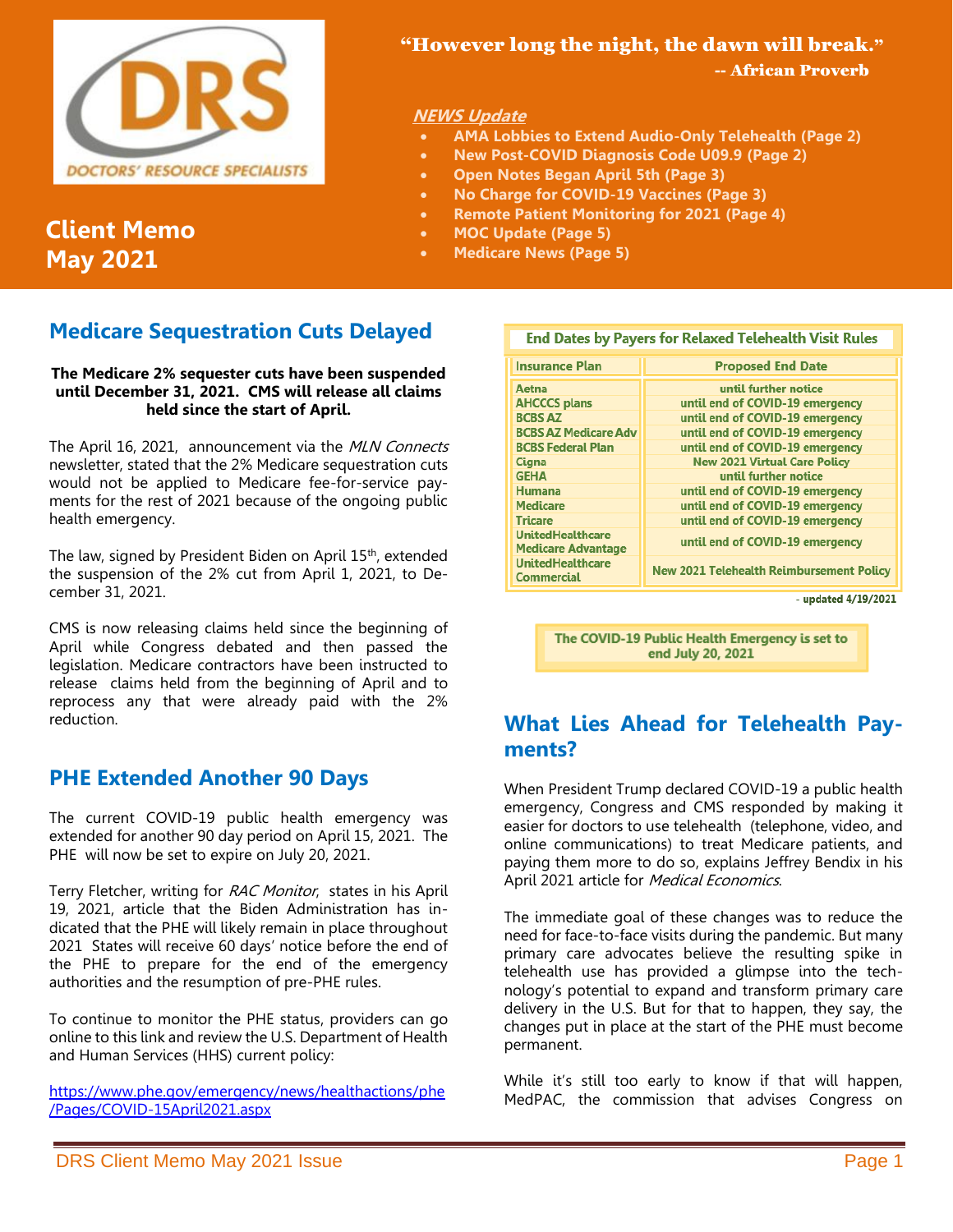Medicare payment issues, believes the idea is at least worth exploring. In its most recent report, issued in mid-March, MedPAC recommends continuing several of the policies instituted under the PHE for a year or two so as to obtain more evidence regarding telehealth's impact on care access, quality, and cost.

The commission's specific recommendations for this time period include:

- allowing Medicare to pay for certain telehealth services regardless of the patient's location at the time of the visit;
- adding some telehealth services to the list of those Medicare covered before the PHE, provided they have potential for clinical benefit; and
- allowing Medicare to cover certain services provided via audio-only (as opposed to audiovisual) E/M visits with established patients if there is potential for clinical benefit.

To reduce the possibility of unnecessary spending and protect against fraud, the report also recommends:

- o closely studying the claims of doctors who bill many more telehealth services per patient than similar clinicians;
- o requiring clinicians to hold an in-person visit before ordering high-cost durable medical equipment or expensive laboratory tests for a patient; and
- prohibiting "incident to" billing for telehealth services from any clinician who can bill Medicare directly.

The full report is available at [http://www.medpac.gov.](http://www.medpac.gov/)

## **AMA Lobbies CMS to Extend Medicare Coverage for Audio-Only Telehealth**

The AMA has sent a letter urging CMS to permanently extend Medicare coverage for audio-only telehealth services, writes Eric Wicklund in his April 7, 2021, article for mHealth Intelligence.com.

Separately, CMS is being urged to include virtual care in the Medicare Diabetes Prevention Program.

AMA Executive Vice President and CEO James Madara, MD, urged the agency to continue coverage for phone calls beyond the public health emergency caused by the coronavirus pandemic.

CMS and many states have allowed that coverage during the PHE to boost access to care at a time when providers are looking to replace in-person visits with virtual visits.

For the duration of the PHE, Medicare coverage is based on CPT codes **99441-99443** and HCPCS code **G2252**.

Connected health advocates say the audio-only telehealth platform, such as a phone or laptop connection, may be the only means of access to healthcare for people in remote areas where broadband connectivity is limited and those with limited resources who can't afford audio-visual telemedicine tools.

Federal officials are also being pressed to include coverage for telehealth services in the Medicare Diabetes Prevention Program.

More than 20 organizations, including the American Telemedicine Association, Blue Cross Blue Shield Association, eHealth Initiative, National Kidney Foundation and Diabetes Leadership Council, have signed a letter asking Health and Human Services Secretary Xavier Becerra to extend Medicare coverage for virtual visits during the PHE and "work on longer-term reforms" that would make connected health a permanent part of the program.

# **Arriving Soon: Post-COVID Code U09.9**

ICD-10 officials announced that providers could get a new diagnosis code this Fall to report their post COVID-19 cases **when the patient continues to have lingering symptoms after the infection is gone**, writes Laura Evans for the March 11, 2021, issue of *Decision Health*.

The World Health Organization added a new ICD-10 diagnosis code category, U09 (Post COVID-19 condition) and, within it, a new code, U09.9 (Post COVID-19 condition, unspecified). The new code is expected to be implemented for use in the U.S. on October 1, 2021, stated officials with the ICD-10-CM Coordination and Maintenance Committee during a March 10 meeting.

While details for the proposed code still must be ironed out before it is finalized, code U09.9 could be reported secondary to specific condition codes, such as chronic respiratory failure (J96.1-), loss of smell (R43.8) or loss of taste (R43.8), according to the proposal.

> **The expected implementation date for U09.9 is October 1, 2021.**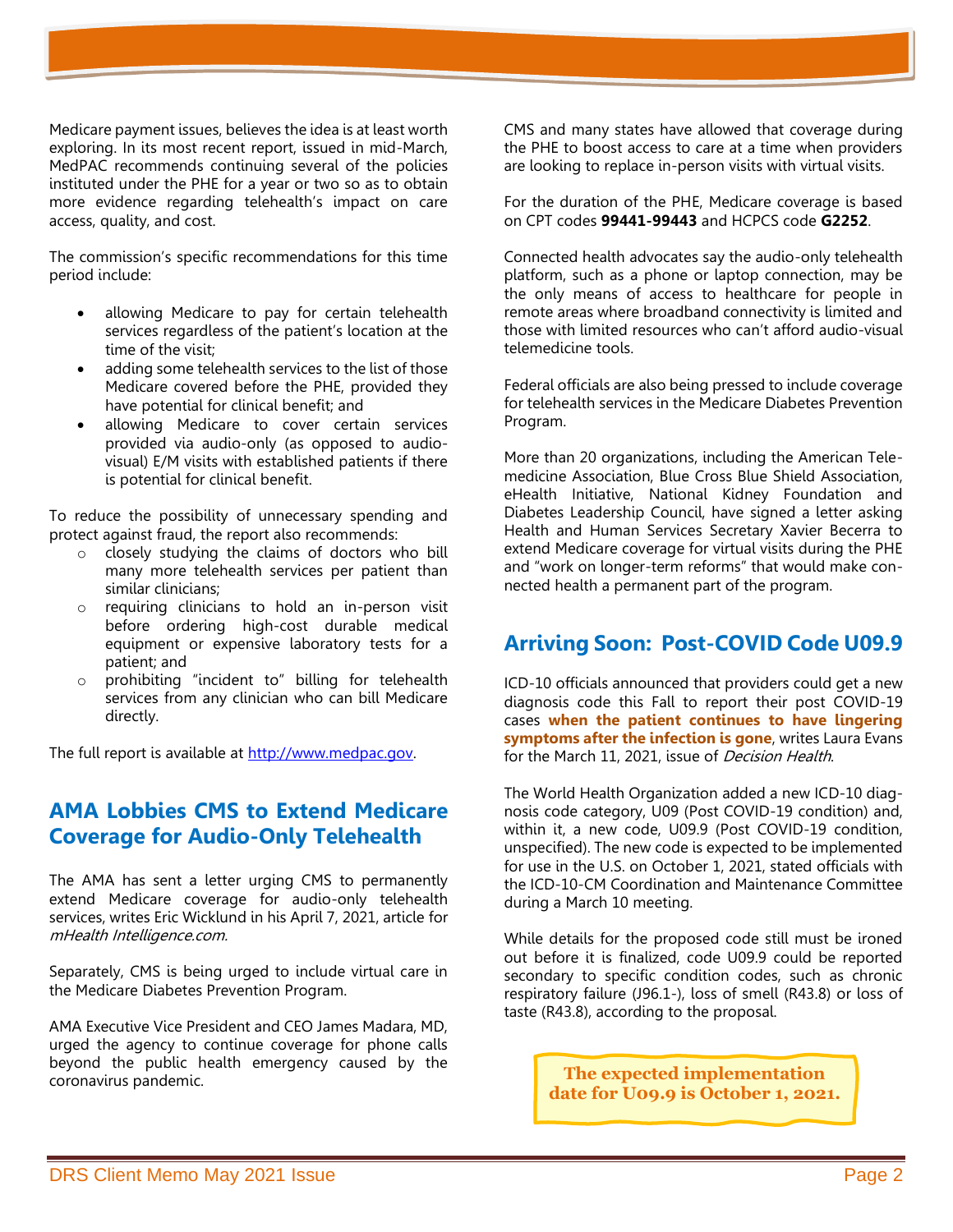### **Patients Can Read Your Notes**

April 5, 2021 was the official start of [a US law](https://www.opennotes.org/onc-federal-rule-interoperabilty-information-blocking-and-open-notes/) requiring healthcare organizations to provide patients with free, full, and immediate electronic access to their doctor's clinical notes as well as test results and reports from pathology and imaging.

The mandate, called "open notes" by many, is part of the [21st Century Cures Act,](https://www.healthit.gov/curesrule/) a wide-ranging piece of federal healthcare legislation.

Organizations must provide access via patient portals to the following types of notes: consultations, discharge summaries, histories, physical examination findings, imaging narratives, laboratory and pathology report narratives, and procedure and progress notes. Noncompliant organizations will eventually be subject to fines from the US Department of Health and Human Services for "information blocking."

Excerpts from Nick Mulcahy's April 1, 2021 article for Medscape Medical News offer a few key points for clinicians to consider:

- **Clinicians Don't Have to Change Writing Style**. The new law mandates timely patient access to notes and test results, but doesn't require that clinicians alter their writing. Everyday experience should guide clinicians when writing notes, says one expert.
- **Some Clinical Notes Can Be Withheld.** The new rules from the federal government permit information blocking if there is clear evidence that doing so "...will substantially reduce the risk of harm" to patients or to other third parties, wrote Tom Delbanco, MD, and Charlotte Blease, PhD, of OpenNotes, a Boston-based advocacy and research organization, in a *Medscape* commentary in February.

The OpenNotes organization also points out that, with regard to sensitive psychotherapy notes that are separated from the rest of a medical record, those notes can be kept from patients without their permission, and such rules vary state by state.

• **Some Patients Are More Likely Readers**. Some patients are more likely to peer into their files than other, says Liz Salmi, senior strategist at OpenNotes, who is also a brain cancer patient. "Those patients who have more serious or chronic conditions...are more likely to read their notes," she commented to Medscape Medical News.

• **The Start Day Will Come and You Won't Notice**. Dr. Scott MacDonald, an internist and EHR medical director at UC Davis Health in Sacramento, California, suggested that open notes are both new and not new. Last fall, he predicted that the launch day would come and few clinicians would notice, in part because many patients already access truncated information via patient portals.

**Do Not Charge, Balance Bill Patients for COVID-19 Vaccines** – Jacqueline LaPointe, RevCycle Intelligence, April 19, 2021

HHS OIG released a message to healthcare providers after receiving complaints from patients that they are being charged by providers for COVID-19 vaccines.

Healthcare providers should not charge or balance bill patients for getting the COVID-19 vaccine, the Office of Inspector General (OIG) at HHS recently warned.

In an April 15th message, the federal watchdog reminded vaccine providers that vaccines being provided by the federal government to providers must be administered at no cost to patients per the CDC's COVID-19 Vaccination Program.

Currently, all COVID vaccines in the US have been purchased by the US government for administration exclusively by providers enrolled in the COVID-19 Vaccination Program, the CDC states on its website at the time of this article's publication.

The program stipulates that all participating organizations and providers must administer the vaccines with no outof-pocket cost to recipients. This includes fees for office visits or other charges if the COVID-19 vaccination is the sole medical service provided.

Additionally, providers may not seek any reimbursement from patients for the vaccination through balance billing.

Provider compliance with the program also includes not denying anyone vaccination based on insurance or network status and not requiring additional medical services at the time of vaccination.

However, OIG stated in its latest message on the program and provider compliance that it is aware of complaints filed by patients about charges by providers when getting their COVID-19 vaccines.

"Providers that charge impermissible fees must refund them and ensure that individuals are not charged fees for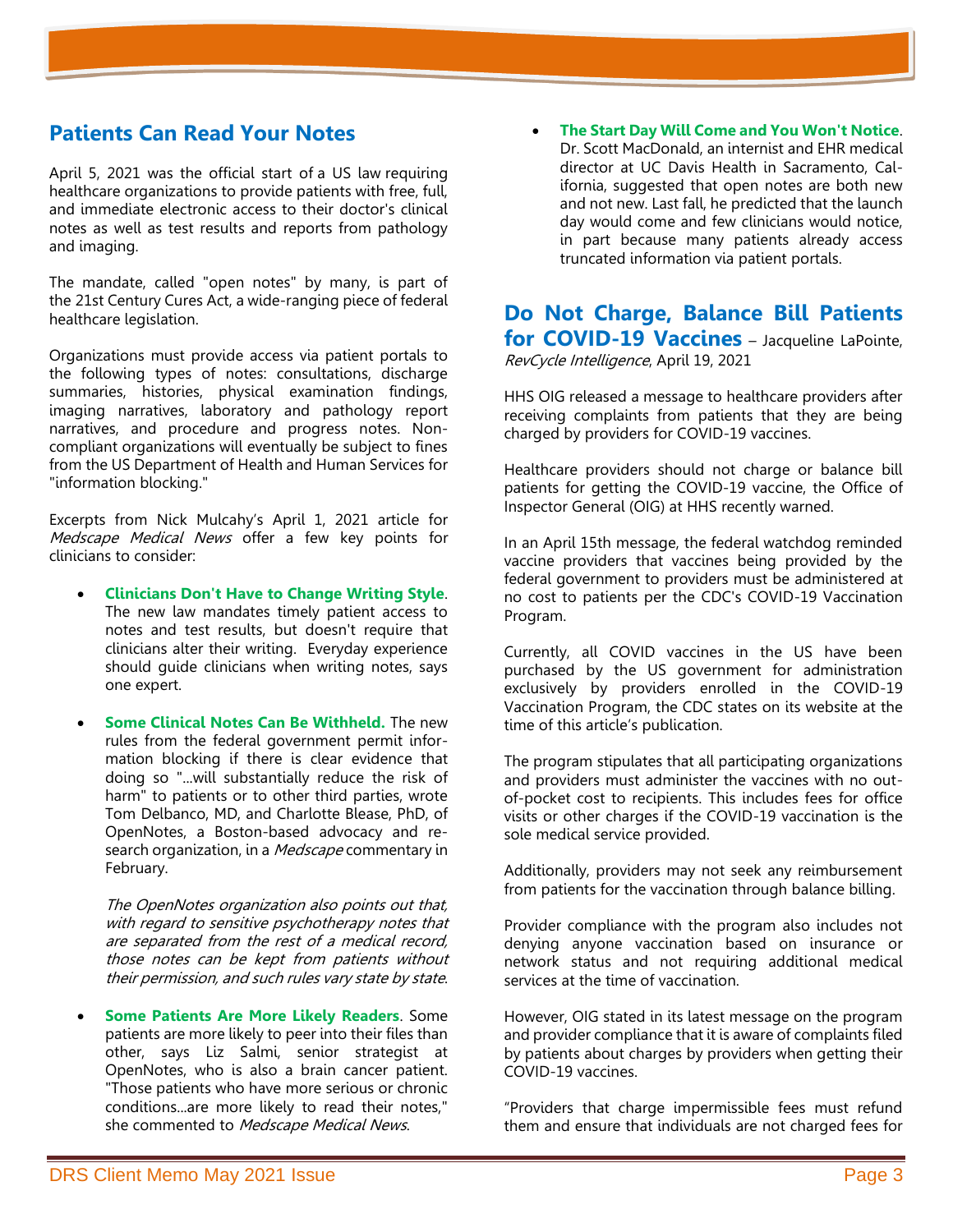the COVID-19 vaccine or vaccine administration in the future," the watchdog wrote in the message.

While vaccine providers cannot charge or seek reimbursement from patients for the vaccines, they can bill third-party payers for an administration fee, depending on the payer's applicable medical billing rules. That includes Medicare, Medicaid, the Health Resources and Services Administration's (HRSA's) COVID-19 Uninsured Program, and private payers, OIG stated.

CMS has released guidance about vaccine-related fees and provider charges.

The guidance states that Medicare does cover the COVID-19 vaccine and that providers cannot charge beneficiaries for an office visit or any other fee for the vaccination. It also advises beneficiaries who have been charged for vaccination to report the activity as suspicious and ask providers for a refund.

Several states are also reimbursing at similar rates for Medicaid beneficiaries who receive a vaccine.

Private payers that must comply with the Affordable Care Act are also required to cover the COVID-19 vaccine regardless of whether the vaccine provider is within the patient's network, according to the Coronavirus Aid Relief, and Economic Security (CARES) Act.

Reimbursement rates for administering a COVID-19 vaccine will vary from payer to payer.

Finally, vaccine providers administering doses to uninsured patients can submit claims to the HRSA's COVID-19 Uninsured Program, which will reimburse generally at the Medicare rate.

### **2021 Remote Patient Monitoring**

Remote patient monitoring involves the collection and analysis of patient physiologic data used to develop and manage a treatment plan related to a chronic and/or acute health illness or condition, explains Nathaniel Lacktman, Thomas Ferrante, and Rachel Goodman in their article for the December 7, 2020, issue of Health Care Law Today.

On December 1, 2020, CMS finalized new policies related to remote patient monitoring services reimbursed under the Medicare program. The changes, part of the 2021 Physician Fee Schedule Final Rule are intended to clarify CMS's position on how it interprets requirements for RPM services.

The five primary Medicare RPM codes are:

**99091:** collection and interpretation of physiologic data digitally stored and transmitted from the patient or caregiver to the physician or other qualified healthcare provider.

**99453:** initial set up and training provided to patients. The device used in the training and set up must be an FDA defined medical device

**99454**: the supply, provisioning, and monitoring of devices

**99457:** direct, monthly expense for a minimum 20 minutes time spent by clinical staff, a physician, or other qualified healthcare professional in communication with the patient or their caregiver.

**99458:** An add-on code, that can only be billed in conjunction with CPT code 99457. This allows for reimbursement for an additional 20 minutes of clinical staff time spent in communication with the patient or their caregiver.

Listed below are some of the most significant takeaways from the final rule:

- For CPT codes 99457 and 99458, an "interactive communication" is defined as a conversation occurring in real time that includes synchronous, two-way interactions that can be enhanced with video or other kinds of data.
- The 20 minutes of time associated with 99457 and 99458 "should include care management services and synchronous, real-time interactions."
- As part of 99454, devices must meet the definition of a medical device per the Food, Drug, and Cosmetic Act and electronically (i.e., automatically) collect and transmit a patient's physiologic data rather than permit patients to self-report or self-collect data.
- An established patient-physician relationship must exist for the furnishing of RPM services following the end of the COVID-19 public health emergency.
- CMS established a permanent policy that allows auxiliary personnel to furnish 99453 and 99454 services under a physician's supervision.
- With the final rule, CMS clarified that practitioners may furnish RPM services to patients with acute conditions as well as chronic conditions.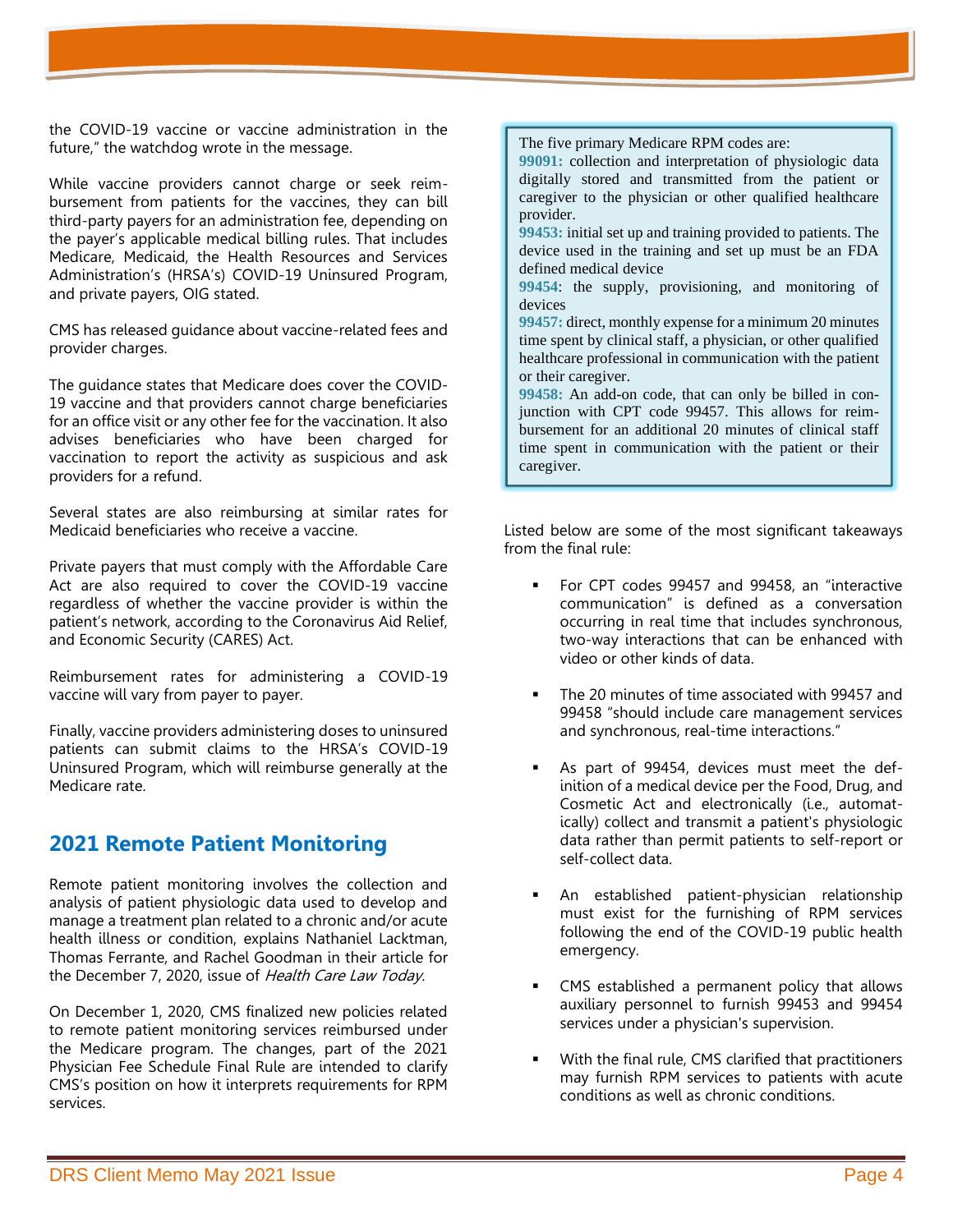- 16 days of data for each 30- day period must be collected and transmitted to bill 99453 and 99454.
- CMS is now permitting providers to bill for "complex" RPM services when the provider must spend significant time managing the patient and their RPM care plan.



Going forward, we can expect new rules and revisions to existing rules on the federal and possibly state levels. Providers will benefit most from well-tailored RPM programs designed within the current requirements that also

have the means to be flexible as requirements inevitably shift.

### **ABIM Broadens, Lengthens MOC Extension**

Citing the ongoing COVID-19 pandemic, the ABIM says that all diplomates whose certificate expired in 2020 or 2021 will now have until the end of 2022 to fulfil the requirements for maintenance of certification.

Alicia Ault's article in the March 8, 2021 edition of Medscape Medical News points out that the ABIM last April extended MOC deadlines by a year for those with certificates expiring in 2020.

The decision to extend certification requirements was formed by the actual experience of a group of clinicians facing COVID in their day job and thinking empathetically and realistically about what's it like out there, ABIM Present and CEO Richard Baron MD told Medscape Medical News.

He noted that specialists in internal medicine , which encompasses infectious disease, critical care, and hospitalists among others, have been particularly stressed by the COVID-19 pandemic.

In 2020, 32,000 physicians had expiring certificates; about half took advantage of the extension, according to ABIM. Some 12,000 of the 20,000 diplomates whose certificates were expiring in 2021 had no other option except to take the 10-year exam in person.

Now those physicians can wait until 2022 and either take the one-time in-person exam or begin the new alternative longitudinal knowledge assessment program. Under that program, diplomates receive several questions a week that

can be answered at any time on any device, as long as they meet a quarterly quota of responses.

The ABIM/ACC Collaborative Maintenance Pathway offered to certain cardiology disciplines — will also be an option for 2020 and 2021 diplomates.

Clinicians who already registered for the 10-year exam in 2021 but want to cancel can do so, and the fee they paid will be banked and applied to the cost of any future exam or program.

The organization offered the main new certification exam in August, despite having earlier considered canceling because of COVID-related restrictions on capacity. About 8000 physicians took the test that month, and some 2500 more took advantage of bonus exam dates offered in December.

The initial certification exam will be offered again this August as usual, Dr Baron stated.

### **MEDICARE NEWS**

Renee Dustman summarizes some of the latest Medicare developments in the April 13, 2021, issue of AAPC.com.

#### **Do I have to repay the money I received from Medicare during the COVID-19 public health emergency?**

Providers and suppliers who received COVID-19 Accelerated and Advance Payments (CAAPs) from the government must repay those funds. Repayment begins 1 year from the date you received your first CAAP. CMS will adjust your claims by 25 percent for the first 11 months and by 50 percent for the following six months. If you aren't paid up by then, your Medicare contractor will send you a demand letter for payment in full. You then have 30 days from the date the letter was issued (not received) to pay, or you will be charged 4 percent interest on the balance due. This interest rate is reassessed every month thereafter.

Recoupments will show on the remittance advice for Medicare Part A/B claims as an adjustment in the Provider-Level Balance section. For institutional providers, CMS will recoup payments from periodic interim payments. (MLN SE21004)